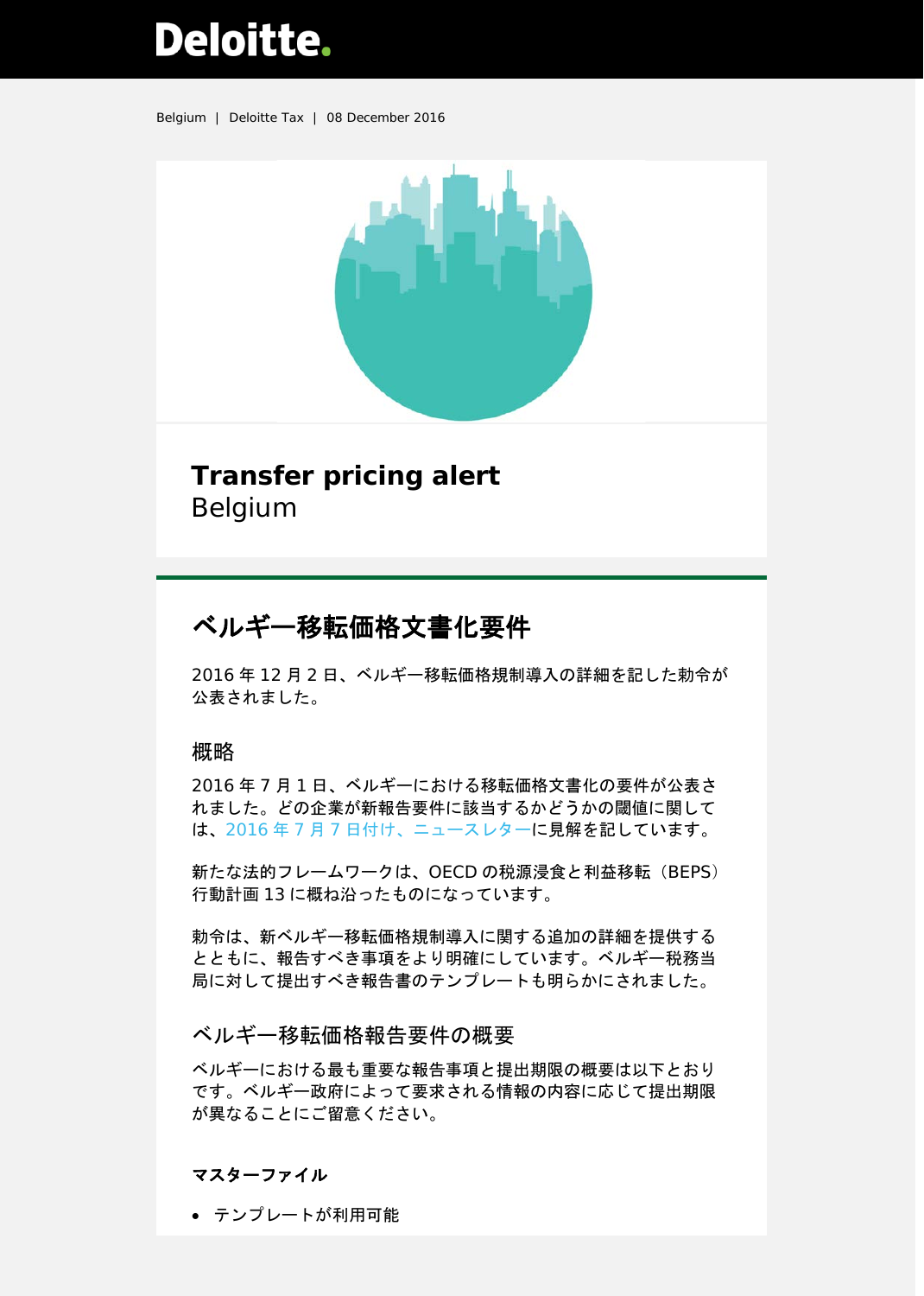- 納税者は、グループの組織構造の詳細、事業活動、無形資産、財務 状況と税務ポジションを報告することが求められる
- 英語での提出可
- 2016 年 1 月 1 日以降に開始する会計年度に関しては、2017 年末 までに提出しなければならない

#### ローカルファイル

ローカルファイルは特定の 2 つのフォームから構成される:

一般情報を記載したフォーム

- ベルギーにおける事業活動の概要
- 2016 年 1 月 1 日以降に開始する会計年度から適用(セクション A1-A8 と C1)
- ファイルは税務申告書と一緒に提出される必要がある
- アペンディックスとして移転価格スタディ、フレームワークの同意 書、移転価格メソドロジーや組織構造の詳細を添付することが可能

事業単位毎の詳細情報

- 関連者間と第三者間との取引に関する、営業利益を含む直近 3 年間 の財務情報の詳細
- 関連者間取引のリストと商品、サービス、無形資産と利息の受け払 いに関する金額
- 事業単位や取引毎の移転価格メソドロジーや移転価格スタディの開 示
- 導入を 1 年遅らせた。2017 年 1 月 1 日以降に開始する会計年度か ら適用(セクション B1 – B12)

したがって、FY2016 に関しては(潜在的な)移転価格文書が用意でき ているかを提示する義務はまだありません。しかし、関連者間取引の アームスレングスの性質をサポートするのはこの文書になりますの で、準備して 2016 年申告書に添付することが推奨されます。

#### 国別報告書

通知義務

- テンプレートが利用可能 (テンプレートの利用は義務ではない)
- このフォームは、会計年度の終了日までに提出されなければならな い
- 国別報告書の閾値に該当する全てのグループ会社は、国別報告をす る事業体を通知しなければならない(すなわち、親会社、親会社の 代理、その他法的事業体、もしくはベルギー恒久的施設)
- 2016年の提出期限延長:初年度については導入を遅らせた。通知 書の提出は 2017 年 9 月 30 日まで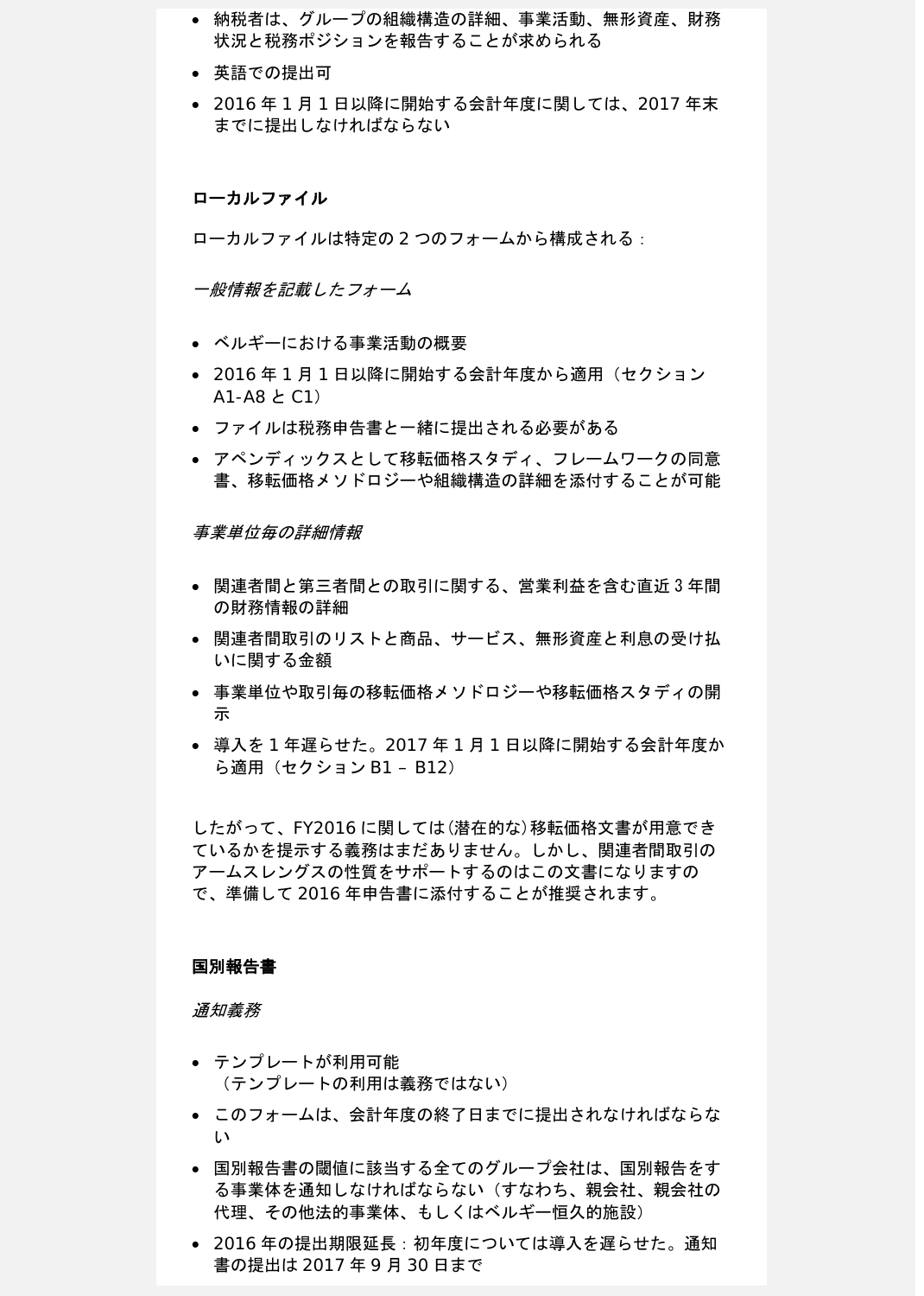● 通常郵便もしくは E メールで提出可能: [BEPS13@minfin.fed.be](mailto:BEPS13@minfin.fed.be)

### 国別報告書

- テンプレートが利用可能
- どのグループ会社が国別報告書を提出するかの通知は、在ベルギー の会社・支店・恒久的施設によってベルギー税務当局に対してなさ れなければならない
- 2016 年 1 月 1 日以降に開始する会計年度の国別報告書は 2017 年 末までに提出しなければならない
- 2016 年の国別報告書は 2017 年 10 月から提出することが推奨さ れる
- ベルギー税務当局が情報交換により国別報告書にアクセスできない 場合は、ベルギーに所在する事業体に国別報告書の詳細を要求する ことが可能

#### 公式発表ご参照

ベルギー移転価格文書化要件の導入施策に関する詳細に関しては、 2016 年 12 月 2 日付けベルギー官報をご参照下さい。 [\(Dutch](http://www.ejustice.just.fgov.be/cgi/article_body.pl?language=nl&pub_date=2016-12-02&numac=2016003417&caller=summary) | [French\)](http://www.ejustice.just.fgov.be/cgi/article_body.pl?language=fr&caller=summary&pub_date=2016-12-02&numac=2016003417)

# お問い合わせ

本ニュースレターの内容についてお問い合わせ、国際税務・移転価格に関す る全般的なご相談は、下記の日系企業担当ビジネスタックスコーディネータ ーまでご連絡ください。

- ウィム・エイナッテン(Wim Eynatten)法人税パートナー [weynatten@deloitte.com,](mailto:weynatten@deloitte.com) + 32 2 600 67 59
- ユルーン・レメンス(Jeroen Lemmens)移転価格パートナー [jlemmens@deloitte.com,](mailto:jlemmens@deloitte.com) + 32 2 600 69 82

ニュースレターに関する日本語でのお問い合わせ、配信先の追加、配 信停止等につきましては、以下のジャパンデスク担当者までご連絡く ださい。

- 水越 徹 シニア・マネジャー [tomizukoshi@deloitte.com](mailto:tomizukoshi@deloitte.com), + 32 2 600 60 76
- 水野 美有紀 シニア・マネジメントアシスタント [mimizuno@deloitte.com,](mailto:mimizuno@deloitte.com) + 32 600 6017

以下の Deloitte のページもご覧ください: <http://www.deloitte.com/be/tax>

[Tax alerts: Japanese Services Group](https://www2.deloitte.com/be/en/pages/tax/articles/Tax-alerts-Japanese-Services-Group.html)

**Deloitte Academy**